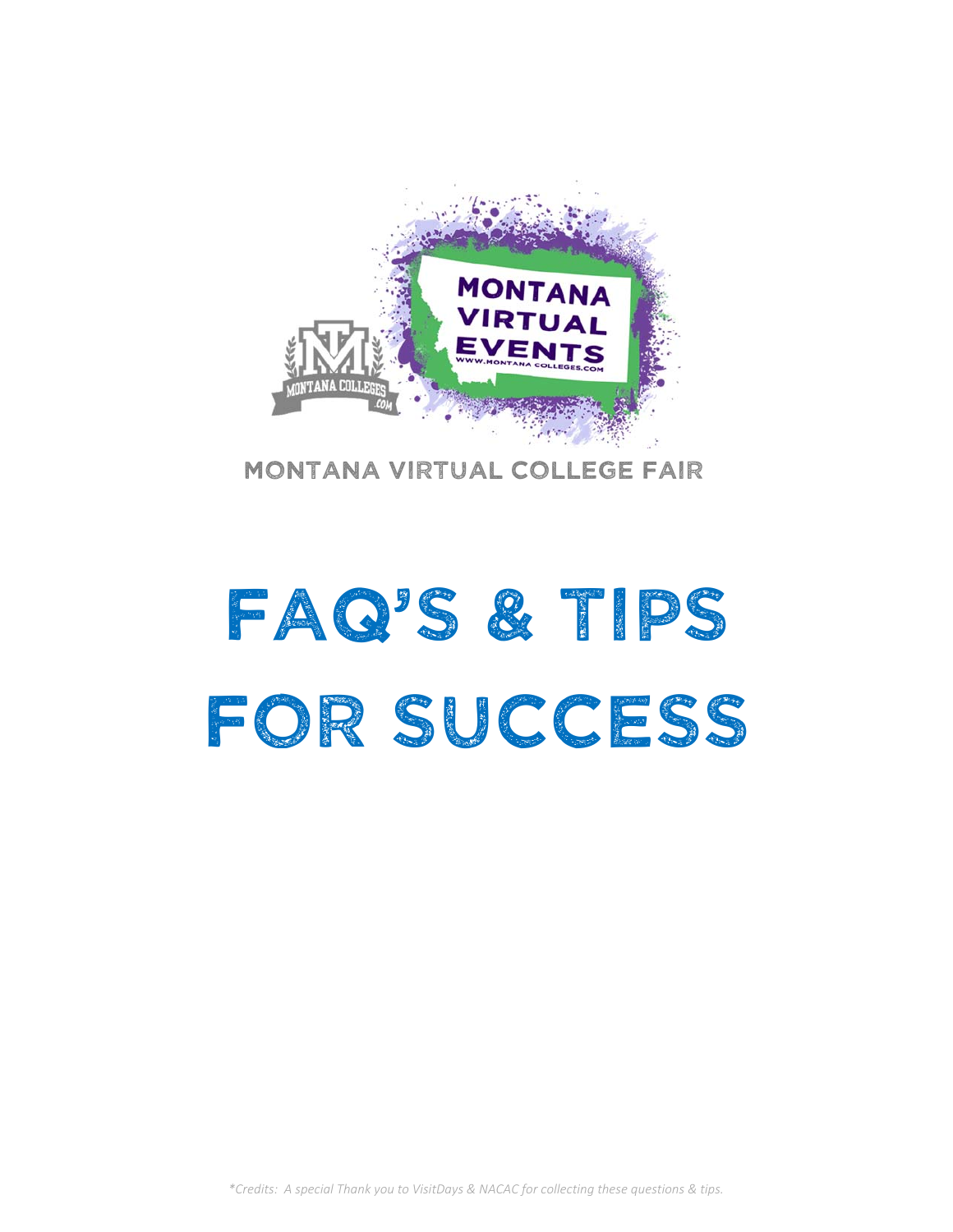#### General Virtual Fair Questions

## Q: How do we get started?

Welcome to the Montana Virtual Events! You will receive a welcome email from MPSEOC and an onboarding email from VisitDays, our technology provider. The second email will provide you with login information. Once you log in, you'll be guided through an online set‐up checklist. The main Exhibitor Contact in the event online registration form is the one who receives these emails. If that's not you, please check to see that they've invited you as a user to the platform or ask them to do so.

# Q: What if I never received the onboarding information from VisitDays?

Please search for an email with a subject line that starts "You have been invited to join VisitDays at " . Please also check your spam folder. If still no luck, contact support@visitdays.com so the login information can be resent to you. Note: the login information expires in seven days.

# Q: The Montana events are multi‐day events. Are we supposed to have content for all days/time blocks of the event?

It is up to you! We have created a pre-schedule planning block of times to offer certain types of sessions. We ask that you stay within that overall time block for your success. Please see these guidelines and more details for schedule @ For additional details, please review the detailed schedule on the "Montana Virtual Fair Confirmation Page." This is actually a key difference between the Montana virtual college fairs and in-person fairs. At an in-person fair, a college representative needs to stand behind the booth the entire time. At a virtual fair, you can split the work among several staff and you'll be "manning" the virtual booth from your office (or home). In a nutshell, we recommend that your college as many live and interactive Zoom sessions as possible within the guided time-blocks. Outside of this, students can view your college profile page and videos. Outside of the time-blocks to guide your scheduling and the few "specially saved pre‐scheduled times" you are welcome to utilize this event schedule in the way that serves your goals best. For additional details, please review the detailed schedule on the "Montana Virtual Fair Confirmation Page."

# Q: How early do students and counselors have access to the fairs?

For the September Montana event, we launched exhibitor access to their profiles on September  $7<sup>th</sup>$ , and students/counselors/parents will begin registration starting as early as September 14<sup>th</sup>. We ask all exhibitors to finalize all details for their profile no later than September  $20<sup>th</sup>$ . As soon as they sign up on the platform, counselors and students can view and favorite college profiles, explore the Zoom sessions offered and add them to their virtual itinerary, watch videos, and book one‐on‐one meetings. Zoom live sessions happen only during the live event.

## Q: How early in advance should we have things set up?

You shouldn't delay. MPSEOC is marketing to students, counselors, and parents. You'll want your college to be visible when they visit MontanaColleges.com. If you don't have anything up on the platform, you can't get any leads. At a minimum, we recommend that you add a beautiful campus photo and description as soon as you receive login access. Because of the way the platform prioritizes Zoom sessions, you'll get extra attention if you have these set up sooner rather than later.

# Q: When is the last time we can make edits before the fair?

Like for anything technical, last minute changes may introduce errors. We recommend that you be ready to go and not make any additional edits starting 24 hours before the fair is set to begin.

# Q: Is the content that we create "wiped clean" from fair to fair?

The content you add – photos, videos, descriptions, PDFs, and users – will stay on the platform from fair to fair. What doesn't stay on the platform are the Zoom sessions – those drop off as the dates and times expire. The oneon‐one meetings also drop off as the dates and times for the meetings pass.

# Q: Will we have IT support during the fair?

Yes. If you run into an issue, please email support@visitdays.com. You should already be on the platform on the day of the fair ― we won't be able to help you onboard at that point, it will be too busy and the window for that type of technical support will have passed.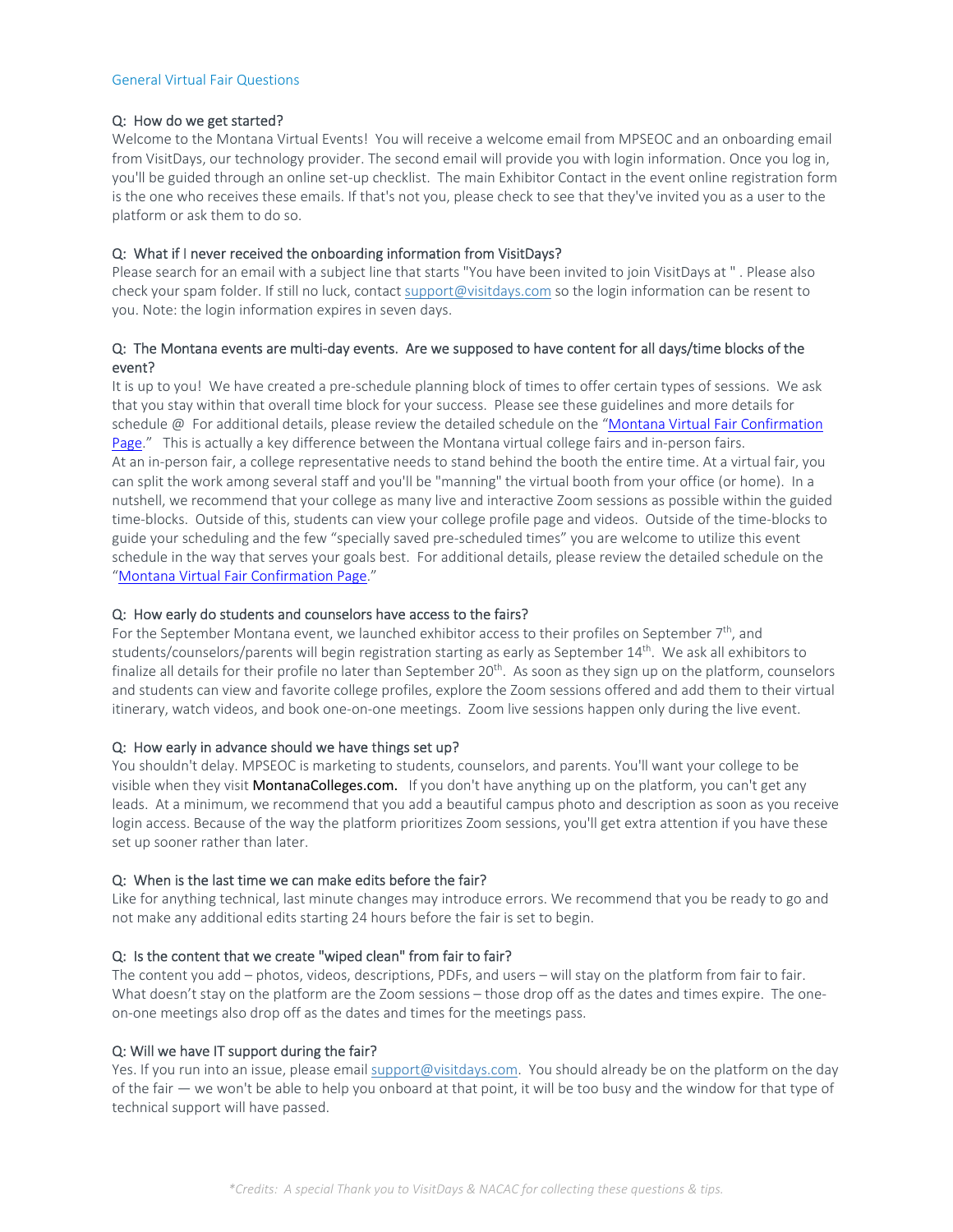## Adding Additional Staff

#### Q: Can we invite other admission staff members to the platform?

Yes! You may invite as many staff as you wish. Just add them as a user. Once added to the platform, you can assign them to offer a Zoom session or to cover a "Schedule a Meeting" slot. The person's photo and contact information can also be added and viewed by students. Note: By default, and for security purposes, you can only add staff with the same email domain as the Exhibitor Contact (for example, @college.edu). However, users with "School Admin" permission on the platform can add additional domains if needed.

#### Q: How many staff should we assign to each virtual fair?

We suggest that at minimum you assign 2 people to manage each virtual fair on the day of the event. This would be two people to handle the Zoom sessions (1 to present and 1 to handle chat/polling) and then at least one person available to schedule for one‐on‐one meetings during the fair.

#### Q: Are all users able to edit the exhibitor profile information?

No, only users with their permission setting set to "School Administrator" have the ability to edit exhibitor profile information.

#### Q: If a representative from an academic college will be presenting a session, should we add them as a user?

It depends on your university's practices. If a professor, for example, is added as a user, their name and contact information will appear alongside that session for students to see. This may not be a good idea if you want students to contact an admission representative first and not the faculty member directly.

Instead, a staff person from the admission office could be listed as the session contact and the faculty member prominently mentioned in the session title and description. (By the way, it's great that you're offering a session with a representative from an academic college!).

#### Live Zoom Sessions

#### Q: How do I set up a session?

See the information in the Zoom Guide & Tips packet @ "Montana Virtual Fair Confirmation Page." Two key things to remember: Definitely use the waiting room feature and do not require a password.

#### Q: Can the sessions be pre-recorded or do they have to be live?

You are welcome to show a pre-recorded video as part of your session. You'll still need someone in the Zoom room, though, to tee up the video for students who are there and to answer questions during the video and afterwards.

#### Q: Can we create sessions that overlap time-wise so long as we have different Zoom accounts for it?

Exactly! You'll be fine offering overlapping sessions as long as you specify a different Zoom account and link.

#### Q: Can we add more than two staff members per session?

Yes, more than one user can be added as a presenter for a live session. However, the session may only be associated with one Zoom link.

#### Q: Can everyone on our admission staff just use the same Zoom account?

We don't recommend this. Your photo and name shows up when you use your own account. This gives the student a more personal experience with each admission counselor.

#### Q: Should we use Zoom webinar or Zoom meeting?

Zoom meeting. It allows you to be more interactive.

#### Q: Should we use a password?

No. Please do not add a password.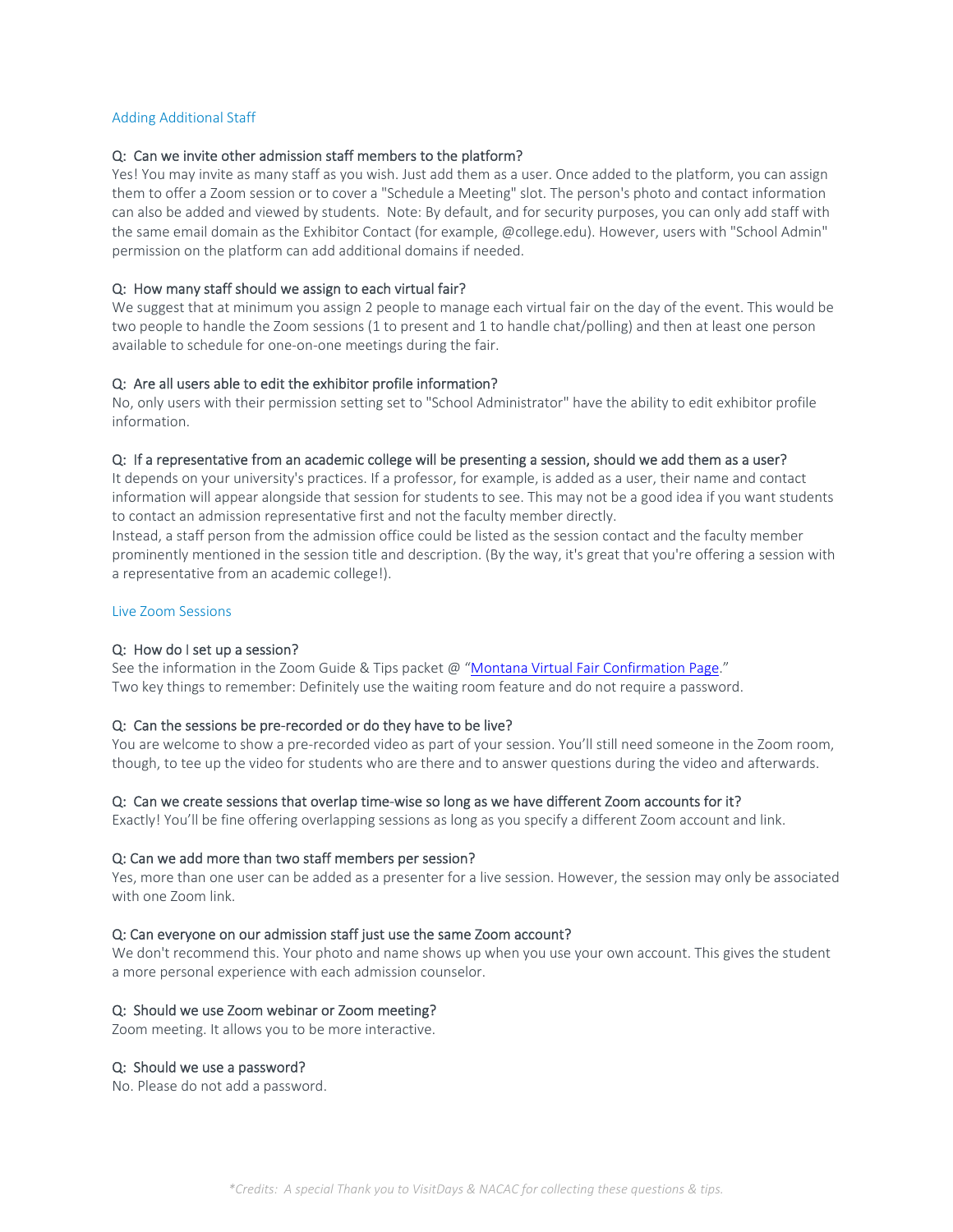# Q: Will we know ahead of time how many students are signed up for a session?

No. There is no registration for the live and interactive Zoom sessions so there's no way to know ahead of time how many students will attend. Students will show up when the session starts. Students can set a reminder for your session, however, and receive text messages that lets them know when the session will begin

# Q: Do you recommend holding the same session more than once?

If you think the session will be a blockbuster, then you are certainly free to repeat it. But as a general rule, you'll want to offer several highly engaging sessions at different times since there will be a lot of competition for students' attention.

# Meetings

# Q: How do I set up a meeting?

See the information on Step 1 & 2 the conformation page for additional details @ "Montana Virtual Fair Confirmation Page."

# Q: What's the difference between a session and a meeting?

A *session* is either a small group or large group presentation or discussion. Anyone on the platform can drop into a Zoom session by clicking on a link. A *meeting* is a one‐on‐one appointment between a college admission representative and a student. Students are not able to drop in. They do not receive the Zoom link until they register for the meeting.

# Q: Do we have to use Zoom for our individual meetings?

Yes. To provide students with as seamless an experience as possible, we think it's important to choose one video meeting technology. For the Fall 2020 season of virtual fairs, we chose Zoom for the platform for both sessions and one‐on‐one meetings.

## Q: Do we have to use Zoom Pro for our individual meetings, can we use a free Zoom account instead?

The virtual fairs platform has been configured to take advantage of the convenient meeting features built into Zoom Pro. It will be much easier for you to offer individual meetings if you use Zoom Pro and will provide a better experience for students. For example, if a staff person indicates that their availability is four hours, the platform will automatically divide this length of time into 15 minute meeting slots with 15 minutes flex time. The staff person can use one Zoom link for the entire four hours. If a meeting goes longer or shorter than 15 minutes, students can be admitted from the waiting room. This capability is not available with the free account which allows a maximum length of 40 minutes. A staff person would have to set up a separate Zoom meeting link for each one‐on‐one meeting. We don't believe cost is an issue. Zoom Pro is available at a very reasonable monthly rate and large discounts are available for higher education.

## Q: When someone books a meeting, how will we be notified?

The user who is assigned to cover that meeting slot will receive an email notification when a person signs up for a meeting. They'll also receive an email notification if a person cancels their meeting registration.

## Q: Should we use the waiting room function in Zoom.

Yes, definitely! We highly recommend you use the waiting room function. That way you can control when to let a student into the meeting, for example if they arrive early or late.

## Q: Can I change the meeting time to be more or less than the default 15 minutes?

Students will see that that their meeting is 15 minutes even though the time slot is 30 minutes. We have built in 15 minutes of flex time that you can use however you want. If the meeting goes longer, you can use this flex time to continue meeting with the student. Or, if you need a break, you can take one. If the next student has arrived early, you can go ahead and meet with them. Our biggest suggestion is to use the waiting room feature on Zoom so you can control your meetings.

## Q: Are students put in a queue if all the meeting slots are filled?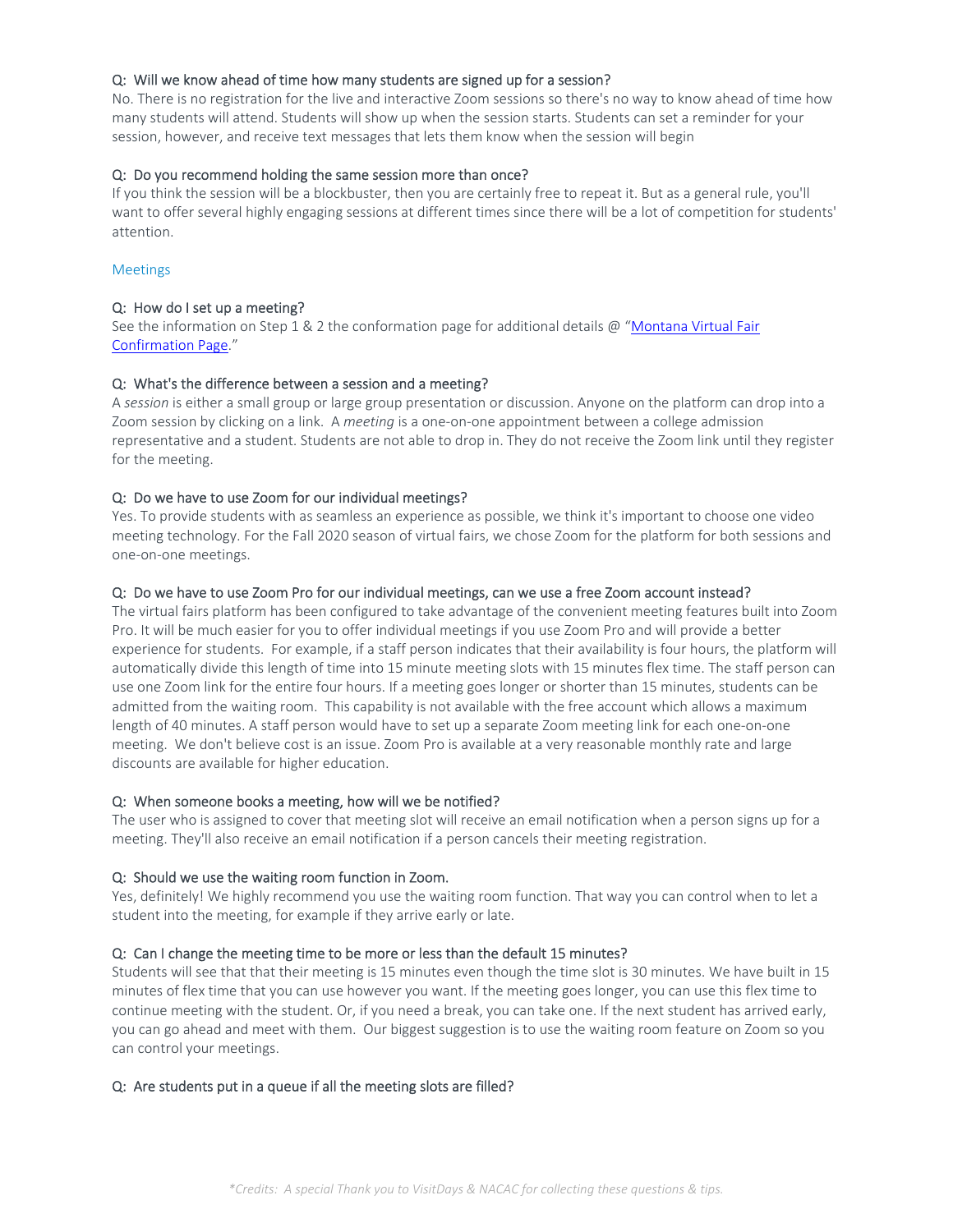No. If there are no meeting slots available, the "Schedule a Meeting" function indicates that your college "doesn't have any upcoming meeting availability. Please check back!".

# Q: So, if no student signs up for a meeting, we don't have to click on the Zoom link?

We recommend that if you're responsible for a meeting slot, that you have Zoom open on your desktop during that time period just in case a student wants to meet. If you use the waiting room setting in Zoom, then you can let the student in when you see someone has arrived.

## Q: How long after the start time can a student sign up for a meeting?

Students will not see an open meeting slot once the start time has passed.

# Q: Even though meetings are 1:1, can parents also be included?

Definitely! They can share a screen and appear side‐by‐side for the meeting with you.

## Videos

## Q: How do I add a video?

See the information on Step 1 & 2 the conformation page for additional details @ "Montana Virtual Fair Confirmation Page." Watch the short, how-to video called Uploading Videos.

## Q: In what format will videos need to be in to be added to the platform?

Your videos will need to be uploaded to YouTube. The videos can be set to "public" or "unlisted" on YouTube, your choice. Copy the link and add it to the platform.

## Q: For the videos to generate a lead, does the student have to watch the entire video?

No. As long as the student starts the video, that counts as a lead.

#### Profile Page

## Q: How do I start creating my campus landing page?

The first time you login, you'll be taken step-by-step through the process for creating your college profile page. Also See the information on Step 1 & 2 the conformation page for additional details @ "Montana Virtual Fair Confirmation Page." Watch these three, short, how-to videos: Creating Live Sessions, Creating Meeting Availability, and Uploading Videos.

## Q: What is your recommended length for the exhibitor bio?

One or two paragraphs is enough. You don't want to crowd your page with text and take away from the more interactive things you're offering, such as the sessions and meetings.

## Attachments

## Q: Can we upload PDFs and documents?

Yes! Attachments can be added in two places — on the page for your live Zoom session and on the page for your videos. These are intended as additional resources that complement the content of the session or video. See the information on Step 1 & 2 the conformation page for additional details @ "Montana Virtual Fair Confirmation Page."

#### Student Engagement

#### Q: How are students reminded?

Students are sent regular text message reminders about the fair, the Zoom sessions they've added to their itinerary, and the meetings they've signed up for.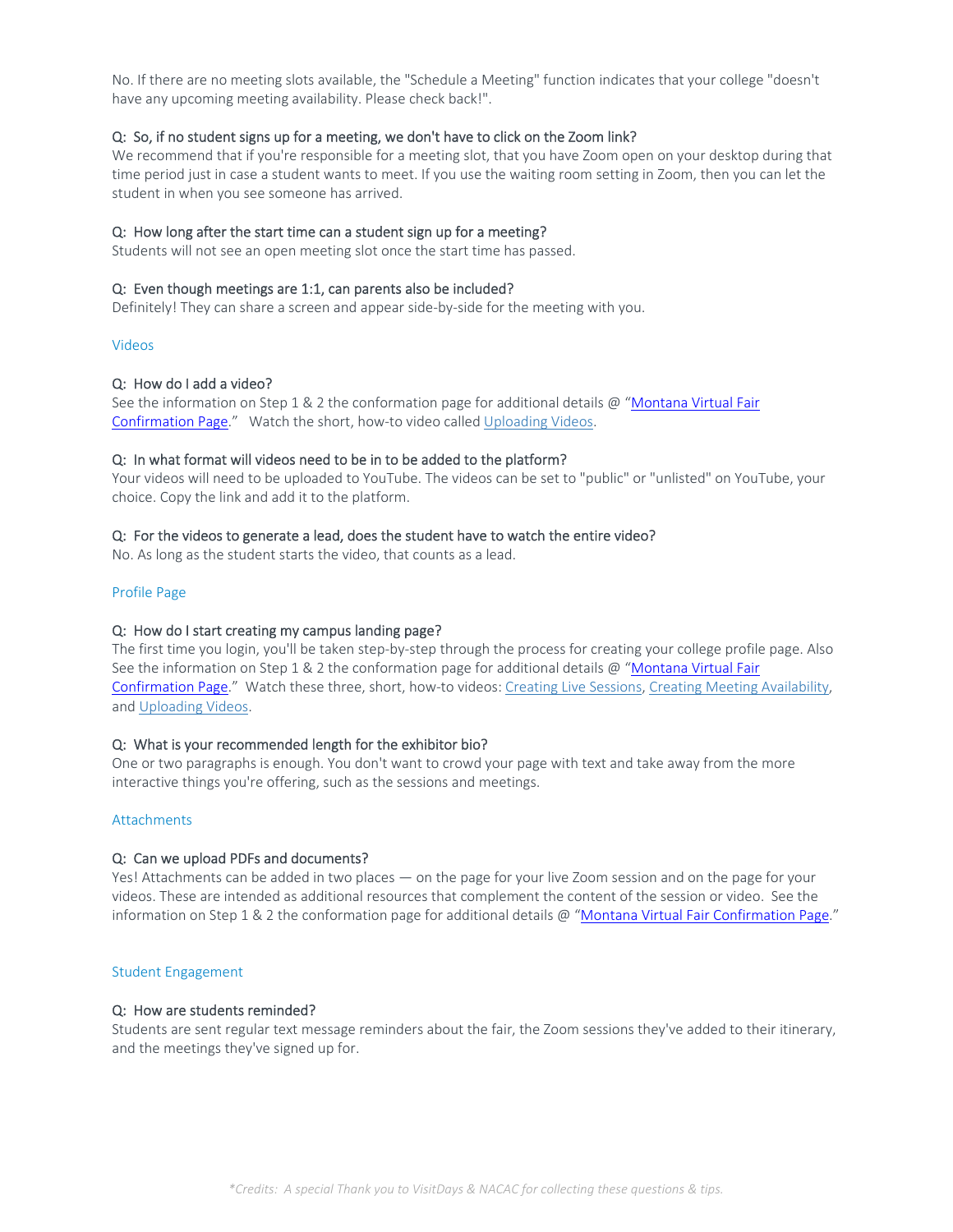# Q: Is there a way for students to chat?

No. Currently, there is not a separate chat function for students to ask colleges a quick question. Students who attend one of your Zoom sessions can ask questions, either by using the chat or by unmuting and speaking up.

#### Student Leads

## Q: Will we be getting contact information for ALL students who registered for the fair?

No. You will receive leads information for students who engaged with your college in one of five ways. See the information on Step 1 & 2 the conformation page for additional details @ "Montana Virtual Fair Confirmation Page."

#### Q: What kind of contact information for student leads will we receive and in what format?

See the information on Step 1 & 2 the conformation page for additional details @ "Montana Virtual Fair Confirmation Page."

#### Q: Will the report show where a student lead came from (whether from a meeting or live session, for example)? No, not currently.

Search

#### Q: How do students find colleges?

There is a search (magnifying glass) at the top of the site that allows students to search by college name. This search will bring up any institution exhibiting at a Montana Virtual College Fair this season.

#### Q: How do students find colleges they have not heard of?

We work closely with all 200 Montana high schools and 300 high school counselors to help promote your sessions. This is why we have taken the extra care to offer some high-traffic, pre-scheduled promoted timeslots for you. Also, this platform prioritizes Zoom sessions that are happening now. In this way, students will discover interesting sessions and colleges they might not have heard of before. In addition, there is a powerful filter function that allows students to find sessions and videos based on criteria such as where the college is located, what programs are offered, tags, type of school (4‐year, 2‐year, public, private), school size, and other characteristics.

#### Miscellaneous Questions

## Q: Can we offer a joint or themed session with another institution?

Yes. You are welcome to invite representatives from other institutions to co-present a session with you. You can include the name of the institution in the session title and the name of your co-presenters in the session description. However, security concerns require us to limit who you can invite as a "user" to your exhibitor dashboard. They must have the same ".edu" email domain as you. In addition, we only allow one lead contact per institution to access student information. How that information is shared depends on your institution's data privacy policies. See the information on Step 1 & 2 the conformation page for additional details @ "Montana Virtual Fair Confirmation Page."

#### Changing Your Registration Information

## Q: How do I register for additional virtual fairs?

The virtual college fairs sell out quickly. Go to MontanaCollegeFairs.com/virtual to register.

## Q: Is it possible to cancel or change my registration?

Due to costs associated with planning these type of events and with MPSEOC being a nonprofit 501c3 organization that puts all the funds back into the programing and services, we are not able to offer refunds. MPSEOC incurs costs for this as soon as the event planning begins. Therefore, it is not possible for us to offer refunds for these events, as we incur costs right away to make this happen. Please see our contract terms and policy on this. With questions, please contact us @ amy.leary@montanacolleges.com | 406.531.3531